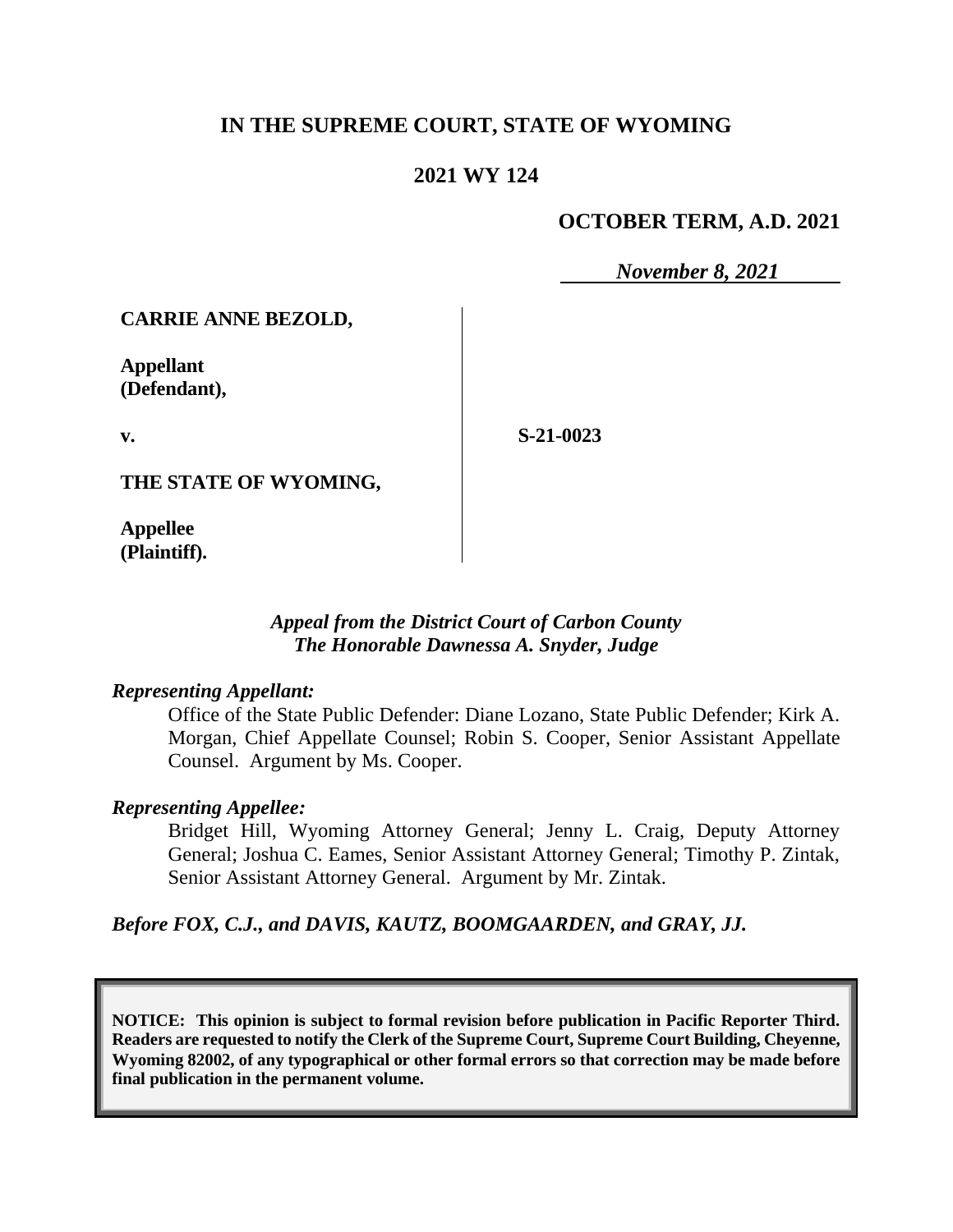## **DAVIS**, **Justice.**

[¶1] Carrie Bezold was convicted of eight counts of forgery. She claims the evidence was insufficient to show an intent to defraud, and that the district court erred in instructing the jury on the required intent to defraud. We affirm.

#### **ISSUES**

[¶2] Ms. Bezold presents two issues, which we state as:

1. Did the district court err in denying Ms. Bezold's motion for judgment of acquittal?

2. Did the district court abuse its discretion when it instructed the jury on the required element of intent to defraud?

# **FACTS**

[¶3] Carrie Bezold and her husband Christopher Bezold are residents of Sinclair, Wyoming. In June 2019, they went out of town and asked a family friend, Michael Lesco, to house- and pet-sit for them. After they left, Ms. Bezold sent a text message to Mr. Lesco asking that he fax some paperwork for her. She told him that it was on her desk in a padded envelope addressed to him and that the document was already notarized but could not be faxed until June 26. She also instructed him to fax the document from the Rawlins public library and left him a key to their truck if he needed it for the trip.

[¶4] On June 26, 2019, Mr. Lesco went to fax the document, but instead of going to the library in Rawlins as Ms. Bezold instructed, he went to the Sinclair town hall. Lezlee Musgrave was the town clerk, and as part of her duties, she notarized and faxed documents for members of the public. When Mr. Lesco gave Ms. Musgrave the document Ms. Bezold had asked him to fax, she saw that it contained her notary stamp, with an indication that it had been signed and notarized by her that same day. Because she knew that the signature on the document was not hers and that she had not notarized the document, she contacted the Sinclair chief of police, Jeff Sanders.

[¶5] Chief Sanders examined the document, which was an application for a medical hardship withdrawal from Mr. Bezold's Thrift Savings Plan  $(TSP)$ .<sup>1</sup> The application required that the account holder's spouse sign it to indicate her approval of the withdrawal, and it stated, "Your spouse's signature must be notarized." It also required that Mr. Bezold's signature be notarized and stated that "[n]o other acknowledgement is acceptable."

<sup>&</sup>lt;sup>1</sup> Mr. Bezold participated in the thrift savings plan through his federal employment.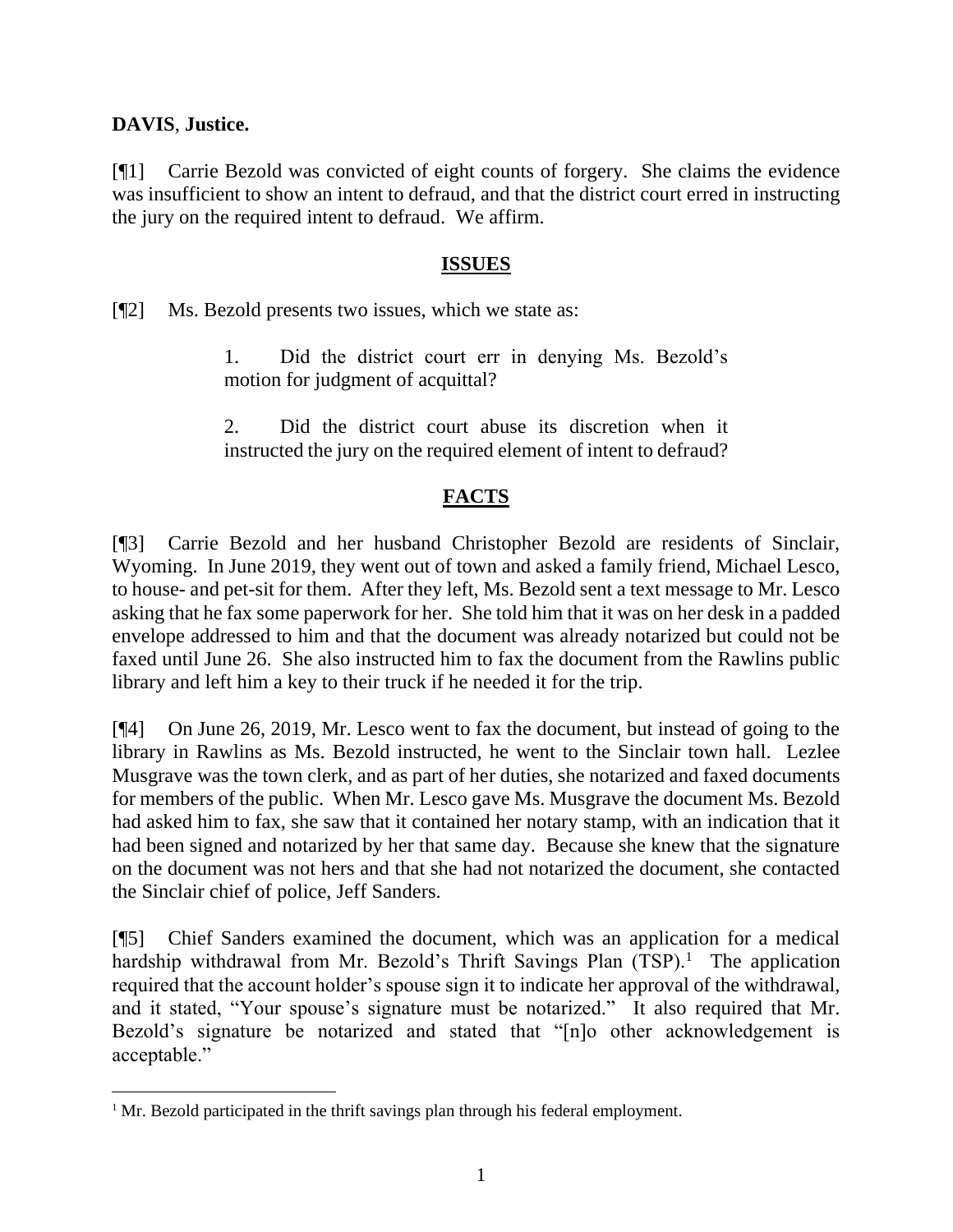[¶6] Chief Sanders took the application as evidence and opened an investigation. He contacted the TSP program concerning the application and obtained copies of other medical hardship withdrawal applications that the Bezolds had submitted. He also interviewed Ms. Bezold three times, and over the course of those interviews, she eventually admitted that between 2015 and 2019, she copied Ms. Musgrave's notary stamp onto eight TSP withdrawal applications and forged Ms. Musgrave's signature on the applications before submitting them to the TSP program. The funds from those withdrawals were placed in the Bezolds' joint checking account.

[¶7] The State charged Ms. Bezold with eight counts of forgery for acts committed between January 1, 2015 and June 30, 2019, and a jury trial was held from August 3, 2020 to August 5, 2020. After the State rested, defense counsel moved for judgment of acquittal pursuant to [Rule 29 of the Wyoming Rules of Criminal Procedure.](http://www.westlaw.com/Link/Document/FullText?findType=L&pubNum=1008764&cite=WYRRCRPR29&originatingDoc=I2437d710fee411eb9a25ff506e9163fd&refType=LQ&originationContext=document&vr=3.0&rs=cblt1.0&transitionType=DocumentItem&contextData=(sc.Search)) Counsel did not dispute the evidence that Ms. Bezold forged Ms. Musgrave's notary stamp and signature, but claimed that the State failed to present evidence of an intent to defraud. The district court took the motion under advisement, and the defense rested without presenting evidence.

[¶8] The State offered two instructions, which the district court pared down and combined into a single instruction that it gave over defense counsel's objection. The disputed instruction, Jury Instruction No. 16, read:

> Forgery requires an intent to defraud, but it does not require that anyone actually be defrauded of money or property.

> It is not necessary to establish an intent to defraud a particular person or entity.

[¶9] The jury found Ms. Bezold guilty of all eight counts of forgery. Defense counsel then renewed the motion for judgment of acquittal and requested a ruling. The district court denied the motion but invited counsel to renew it in writing to allow more thorough briefing on the question of intent. Defense counsel thereafter filed a written motion for judgment of acquittal, which the court denied. It explained:

> 7. The State presented substantial evidence for the jury to find Defendant intended to defraud as an element of Forgery. Defendant used Lezlee Musg[r]ave's notary stamp to submit a retirement withdrawal form, both using the stamp to notarize Defendant's signature along with the spouse's signature. Defendant went through the effort to make sure she had current notary stamps to copy. When the family was on vacation, Defendant left explicit instructions on how the documents were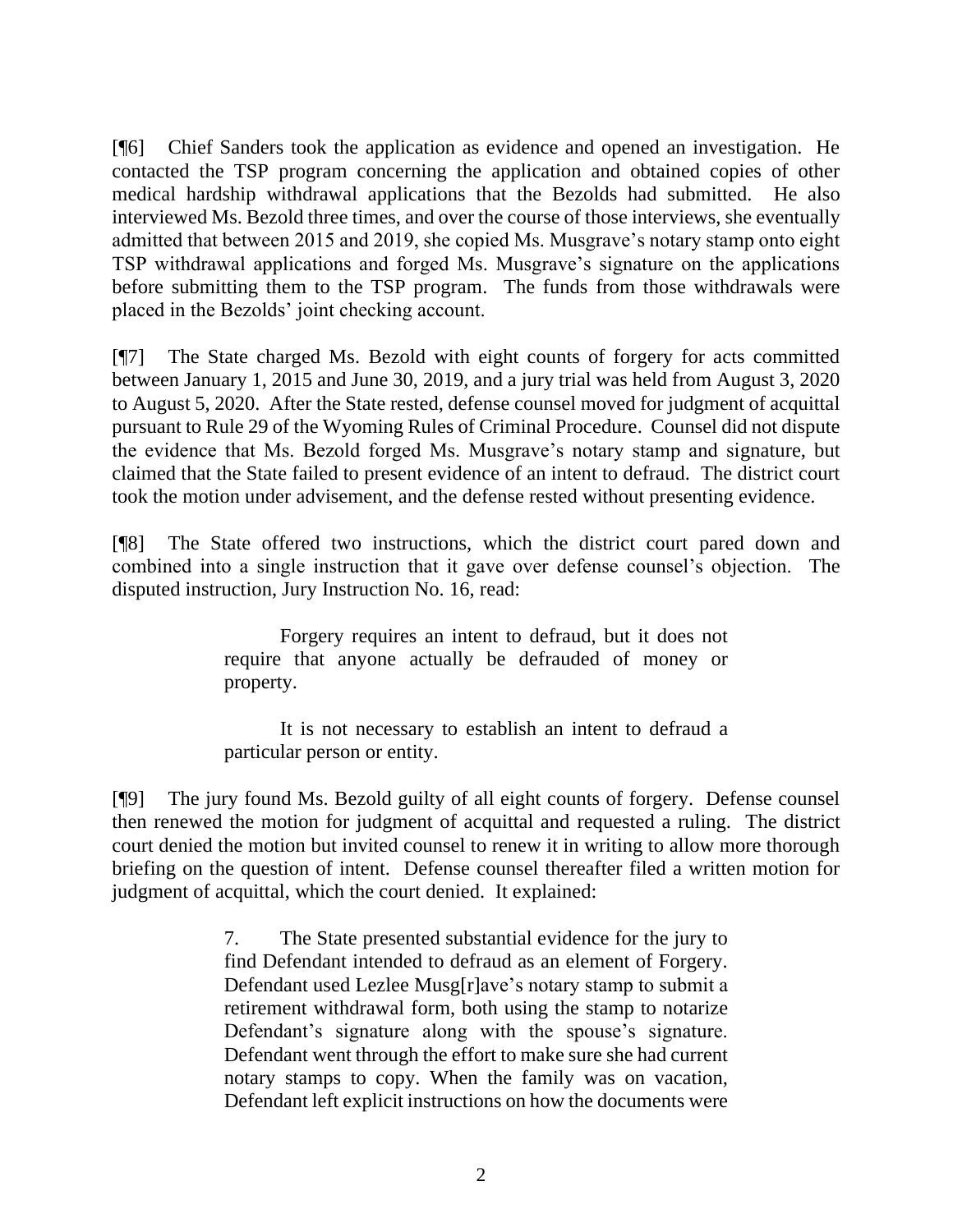to be faxed. It was only because Ms. [sic] Lesco failed to follow these instructions that the investigation ensued. Later, when questioned by law enforcement, Defendant provided contradictory explanations as to how the notary stamp got on the documents. The false notary had been applied on multiple application[s] over several years. Defendant was utilizing the notary to complete an application to receive funds from her husband's retirement an [sic] account. In addition, the paperwork required notarization to be accepted and order [sic] for funds to be disbursed. Funds were dispersed based upon these incomplete documents.

8. Based upon the evidence submitted the jury would be able to find beyond a reasonable doubt that Defendant intended to defraud when she used a copy of the notary stamp for both [her] and her husband's signatures.

[¶10] The district court sentenced Ms. Bezold to concurrent three- to five-year prison terms for the eight counts but suspended the sentence in favor of three years of supervised probation. Ms. Bezold timely appealed.

# **DISCUSSION**

## **A. Sufficiency of the Evidence on Intent to Defraud**

[¶11] "The standard of review for a denial of a motion for judgment of acquittal is the same as that used when an appeal claims insufficient evidence to convict because both challenge the sufficiency of the evidence." *Childers v. State*, 2021 WY 93, ¶ 19, 493 P.3d 168, 171 (Wyo. 2021) (quoting *Hightower v. State*[, 2020 WY 152, ¶ 13, 477 P.3d 103, 105](http://www.westlaw.com/Link/Document/FullText?findType=Y&serNum=2052580071&pubNum=0004645&originatingDoc=I2437d710fee411eb9a25ff506e9163fd&refType=RP&fi=co_pp_sp_4645_105&originationContext=document&vr=3.0&rs=cblt1.0&transitionType=DocumentItem&contextData=(sc.Search)#co_pp_sp_4645_105)  [\(Wyo. 2020\)\)](http://www.westlaw.com/Link/Document/FullText?findType=Y&serNum=2052580071&pubNum=0004645&originatingDoc=I2437d710fee411eb9a25ff506e9163fd&refType=RP&fi=co_pp_sp_4645_105&originationContext=document&vr=3.0&rs=cblt1.0&transitionType=DocumentItem&contextData=(sc.Search)#co_pp_sp_4645_105).

> We do not reweigh the evidence or reexamine the credibility of witnesses, but examine the evidence in the light most favorable to the State. We examine and accept as true the evidence of the prosecution together with all logical and reasonable inferences to be drawn therefrom, leaving out entirely the evidence of the defendant in conflict therewith. In other words, we simply determine whether any rational trier of fact could have found that the essential elements of a charged crime were proven beyond a reasonable doubt on the evidence presented.

*Id*. (cleaned up).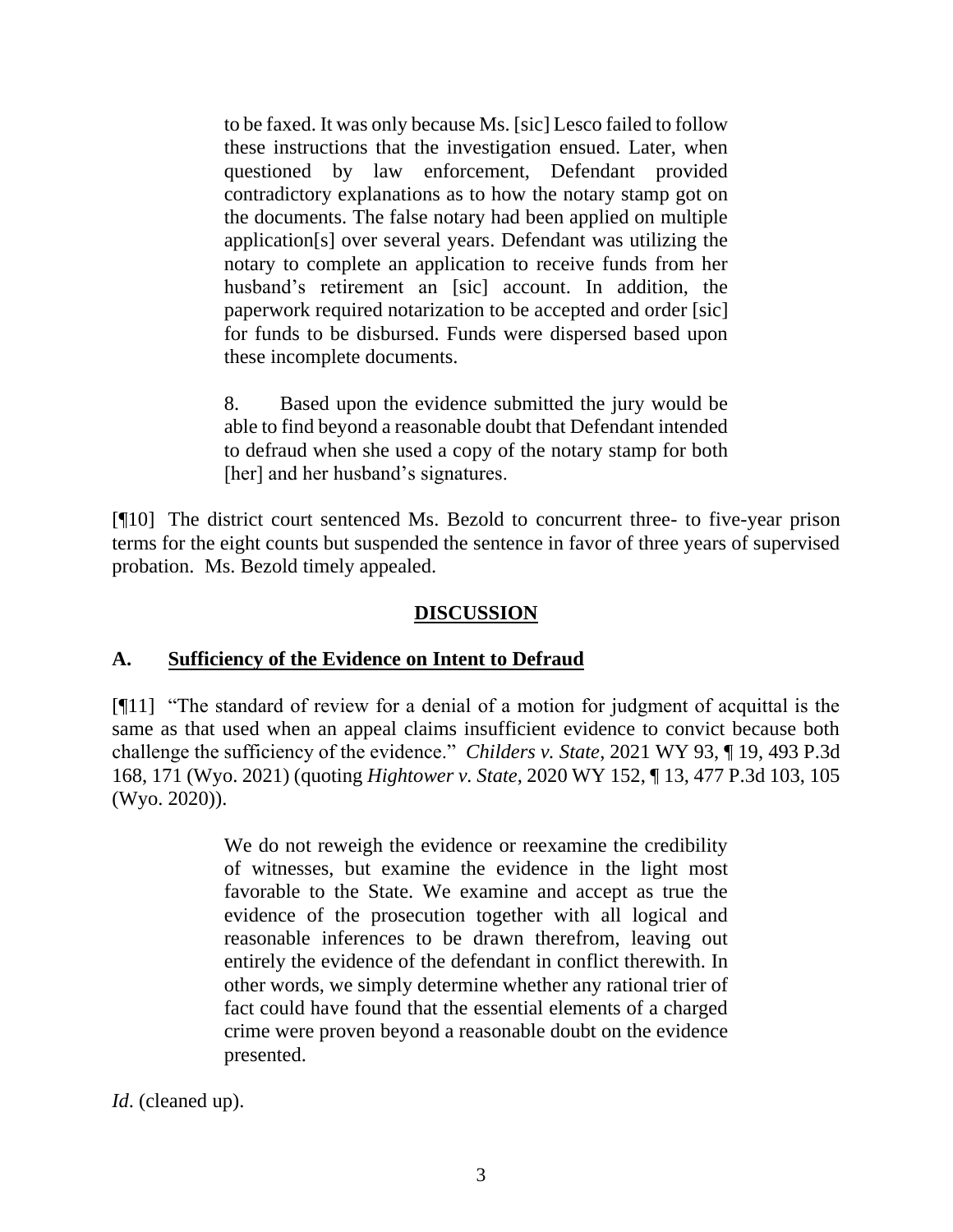[¶12] Forgery is statutorily defined as follows:

(a) A person is guilty of forgery if, with intent to defraud, he:

(i) Alters any writing of another without authority;

(ii) Makes, completes, executes, authenticates, issues or transfers any writing so that it purports to be the act of another who did not authorize that act, or to have been executed at a time or place or in a numbered sequence other than was in fact the case, or to be a copy of an original when no such original existed; or

(iii) Utters any writing which he knows to be forged in a manner specified in paragraphs (i) or (ii) of this subsection.

Wyo. Stat. Ann. § 6-3-602(a) (LexisNexis 2021).

[¶13] Ms. Bezold was convicted of eight counts of making a writing that purported to be the act of another who did not authorize that act, as prohibited by subsection (a)(ii). She concedes that she made the writings by copying Ms. Musgrave's notary stamp to the TSP withdrawal applications and signing Ms. Musgrave's name to them. She also admits that she was not authorized to use the notary stamp or Ms. Musgrave's signature. She nonetheless claims that there was no evidence of an intent to defraud and that the evidence was therefore insufficient to support her forgery conviction.

[¶14] As used in our forgery statute, an intent to defraud means "to act willfully and deliberately and with the specific intent to deceive or cheat." *Luedtke v. State*, 2005 WY 98, ¶¶ 29-32, 117 P.3d 1227, 1233 (Wyo. 2005). Despite our approved definition of an intent to defraud, Ms. Bezold contends that such an intent cannot be found in the absence of evidence that she intended her forgery to harm another. In particular, she asserts that because the TSP withdrawal applications were used to transfer funds from one account owned by her husband into another account owned by him, there was no harm to anyone and thus no evidence of an intent to defraud.

[¶15] In support of her argument, Ms. Bezold relies on two cases: *Ford v. State*, 2011 WY 122, 259 P.3d 1178 (Wyo. 2011), and *Dixon v. Williams*, 584 P.2d 1078 (Wyo. 1978). We conclude that both cases are distinguishable and that neither stands for the broad proposition that intent to defraud cannot be found without evidence of intent to harm another.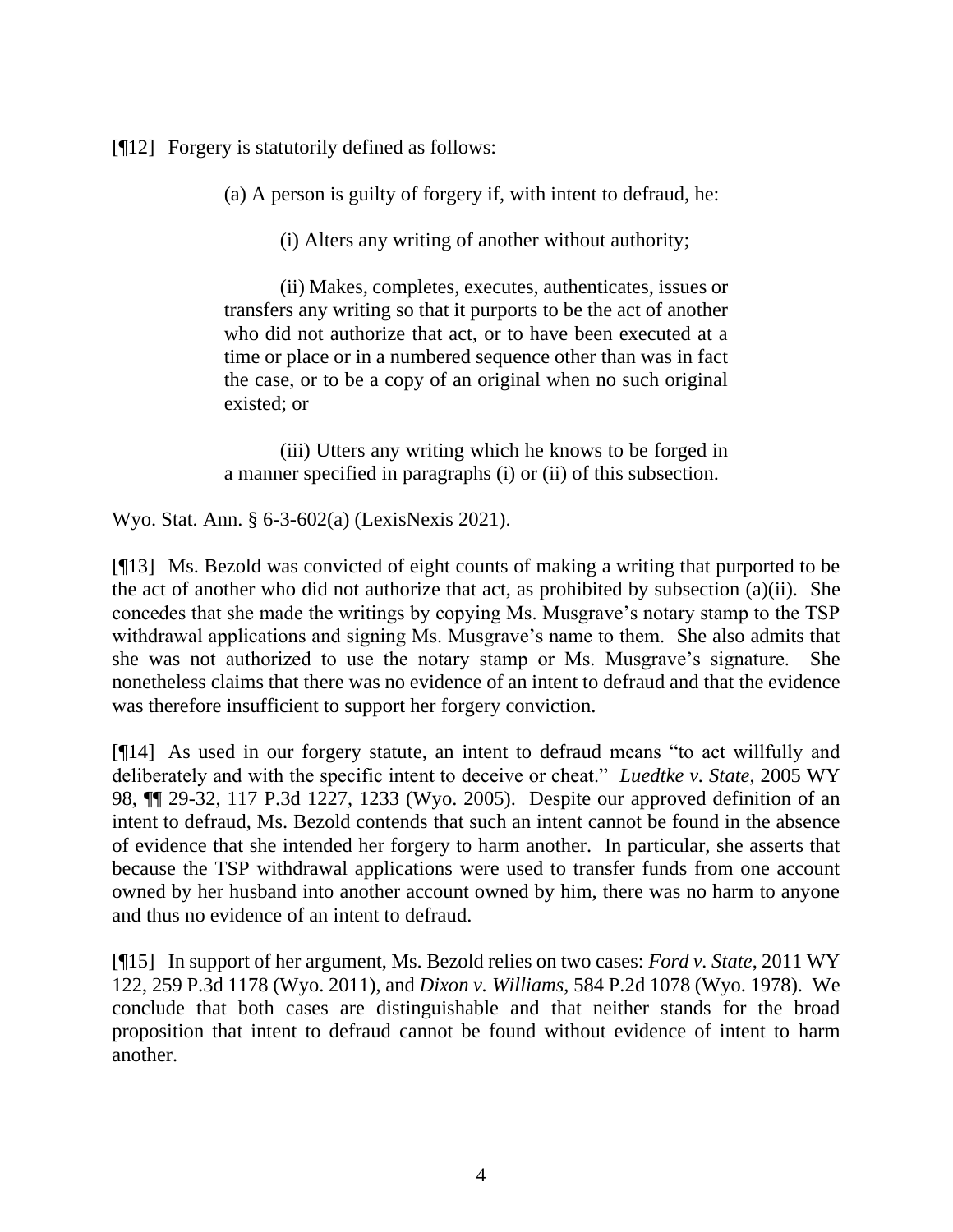[¶16] In *Ford*, the defendant was a therapist who worked at Campbell County Memorial Hospital (CCMH). ¶ 4, 259 P.3d at 1179. Over the course of a few years, she sent seven letters to different governmental entities concerning her treatment of certain clients, the services she had provided, and in some cases, her recommendations. *Id*. All of the letters were sent on CCMH letterhead, though she did not treat the clients at CCMH and instead treated them on her own time, in her own home, and without charge. *Id*.

[¶17] Ford was convicted of seven counts of forgery, and this Court reversed. *Ford*, ¶ 1, 259 P.3d at 1179. Our primary concern was that Ford's conduct looked nothing like forgery. First, we held that to be forged, a signature must purport to be that of another, and since Ford had signed her own name to the seven letters, her signature could not be a forgery. *Id*. ¶ 9, 259 P.3d at 1181. Second, we emphasized that with forgery, the focus is on falsity as to the genuineness or authenticity of the document, rather than on the falsity of any statement contained in a legitimate document. *Id.* ¶ 16, 259 P.3d at 1184 (quoting 10A Uniform Laws Annotated (ULA), § 224.1 (2001 and 2011 Cum. Supp.)). We concluded that Ford's use of the CCMH letterhead "was, at worst, some sort of 'falsity' of a statement contained in a legitimate document." *Id.* ¶ 16, 259 P.3d at 1185.

[¶18] In so holding, we rejected the State's contention that by using CCMH letterhead, Ford had falsely represented that the statements or opinions in the letters were those of CCMH and came with its "guarantee of quality." *Id*. ¶ 11, 259 P.3d at 1182. We observed:

> [T]he State's contention that a document written on CCMH letterhead comes with some sort of special stature is not supported by any evidence in the record, other than the prosecutor's having said it was so (argument is not evidence). From the materials that are in the record on appeal, such a document comes with no greater standing than that of a private agency or person eligible to conduct such counseling. Indeed, it is just as likely to be true that in many cases the assessments made by private practitioners are given more weight than those of a public hospital or other public agency.

*Id.* 11, 259 P.3d at 1183.

[¶19] *Ford* is easily distinguishable from Ms. Bezold's case. First, as Ms. Bezold concedes, she did not sign her own name as the notary to the applications; she signed Ms. Musgrave's. Second, whereas the letterhead in *Ford* came with no special stature that would give the defendant's letters in that case greater standing, the evidence in this case was that notarization does give a document greater standing. Ms. Musgrave, a certified notary, testified that persons rely on notarizations of legal and financial documents to verify the authenticity of the signatures they carry, and the TSP withdrawal applications themselves required notarization. Finally, the TSP applications in this case could not be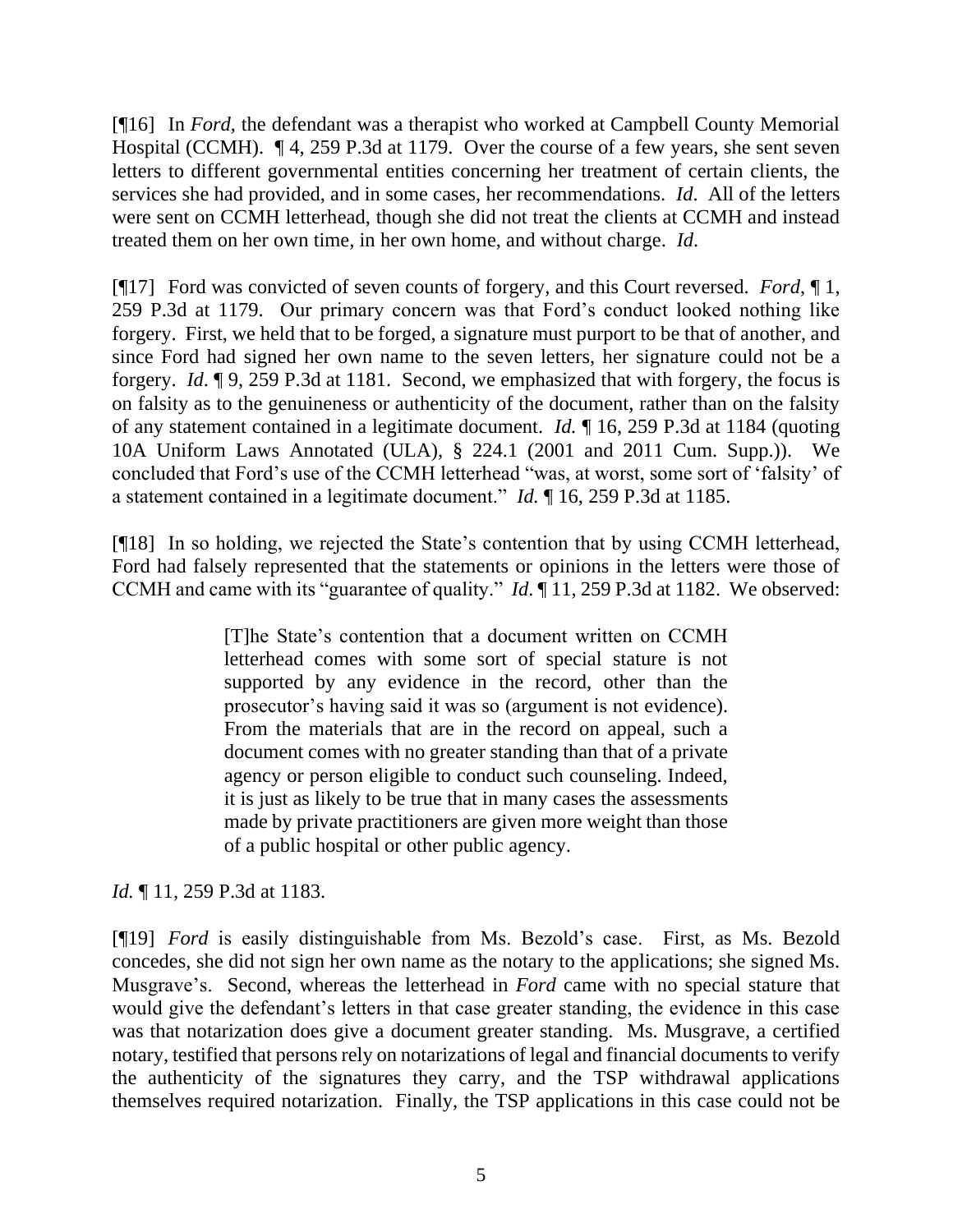described as legitimate documents that at worst contained false statements, as was the case in *Ford*. Instead, through her unauthorized use of Ms. Musgrave's notary stamp and signature, Ms. Bezold held the documents out as genuinely notarized applications when they in fact were not.

[¶20] On its facts, *Ford* is plainly distinguishable. Ms. Bezold nonetheless cites to the specially concurring opinion for the proposition that an intent to defraud "requires proof beyond a reasonable doubt that the defendant intended 'to cause injury or loss to (a person) by deceit.'" *Ford*, ¶ 19, 259 P.3d at 1185 (Voigt, J., specially concurring) (quoting *Black's Law Dictionary* 488 (9th ed. 2009)). The majority in *Ford* did not adopt the rule advanced by the specially concurring opinion, and Ms. Bezold's reliance on it is thus misplaced.

[¶21] The majority in *Ford* did, however, agree with the special concurrence that the record contained no evidence that the defendant acted with an intent to defraud. ¶¶ 13-14, 259 P.3d at 1183. In particular, it found no evidence of an intent to cause prejudice or damage "that could serve to sustain the 'intent to defraud' requirement," of the forgery statute. *Id.* ¶ 14, 259 P.3d at 1183-84 (quoting *Grable v. State*[, 649 P.2d 663, 676 \(Wyo.](http://www.westlaw.com/Link/Document/FullText?findType=Y&serNum=1982136498&pubNum=0000661&originatingDoc=Ie1c326cccef411e0be8fdb5fa26a1033&refType=RP&fi=co_pp_sp_661_676&originationContext=document&vr=3.0&rs=cblt1.0&transitionType=DocumentItem&contextData=(sc.Keycite)#co_pp_sp_661_676)  [1982\),](http://www.westlaw.com/Link/Document/FullText?findType=Y&serNum=1982136498&pubNum=0000661&originatingDoc=Ie1c326cccef411e0be8fdb5fa26a1033&refType=RP&fi=co_pp_sp_661_676&originationContext=document&vr=3.0&rs=cblt1.0&transitionType=DocumentItem&contextData=(sc.Keycite)#co_pp_sp_661_676) *overruled on other grounds by Vlahos v. State*, 2003 WY 103, ¶ 35, 75 P.3d 628, 637 (Wyo. 2003)). In so holding, the Court compared the circumstances in *Ford* with those in *Grable*, where it had held that evidence Grable intended to prejudice or damage another party was sufficient to sustain his conviction under the forgery statute then in effect. *Ford*, ¶ 14, 259 P.3d at 1183-84. Although this Court looked to *Grable* in *Ford*, our holdings in *Grable* belie any suggestion that we intended to adopt a bright line rule that an intent to defraud requires evidence of an intent to damage or prejudice another.

[¶22] In *Grable*, the defendant was convicted under a version of the forgery statute that, like our current statute, required a specific intent. *Grable*, 649 P.2d at 676. Unlike the current version of the statute and that in effect when we decided *Ford*, that intent did not have to be an intent to defraud; it could be an "intent to prejudice, damage *or* defraud." *Id*. (quoting [Section 6-](http://www.westlaw.com/Link/Document/FullText?findType=L&pubNum=1000377&cite=WYSTS6&originatingDoc=I7f1db50ff53711d99439b076ef9ec4de&refType=LQ&originationContext=document&vr=3.0&rs=cblt1.0&transitionType=DocumentItem&contextData=(sc.Keycite))17, W.S. 1957). In the portion of *Grable* that we relied on in *Ford*, the Court had reviewed the sufficiency of the evidence to sustain the then statutory requirement of an intent to prejudice or damage. *Id*. The Court, however, separately considered the sufficiency of the evidence to find an intent to defraud. *Id*. In doing so, it did not link an intent to defraud to a finding of prejudice or damage, but instead held that "knowingly passing a forged instrument as genuine is conclusive of an intent to defraud." *Id*. (quoting 37 C.J.S. § 100, p. 104).

[¶23] Evidence of an intent to prejudice or damage another may very well show an intent to defraud, and in *Ford* we looked for any such evidence. We did not, however, hold that an intent to defraud cannot be found without it, and we did not depart from the holding in *Grable* that "knowingly passing a forged instrument as genuine is conclusive of an intent to defraud." 649 P.2d at 676.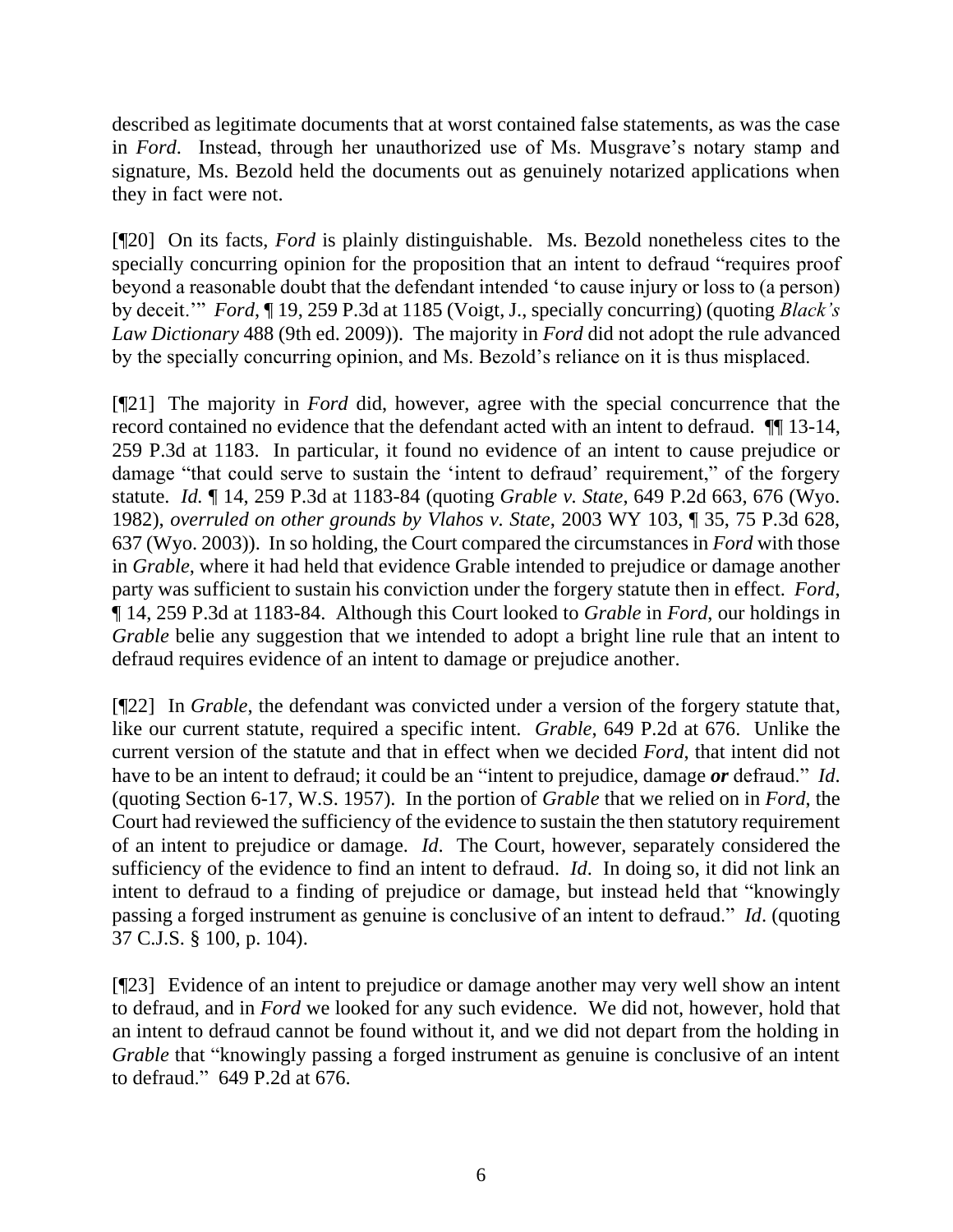[¶24] Ms. Bezold's reliance on *Dixon* is likewise misplaced. *Dixon* was a breach of contract case. 584 P.2d at 1079. The plaintiff and defendant incorporated a business in which they were the sole shareholders, and about a year later, the plaintiff offered to sell his interest to the defendant. *Id*. at 1080. They reached an agreement, and among the terms that the defendant requested was an agreement that the plaintiff would not institute or file any civil or criminal action against the defendant for checks he wrote on the corporate account. *Id*. Apparently, for some time the defendant had been signing the plaintiff's name to checks drawn on the corporate account in order to pay corporate debts. *Id*.

[¶25] The deal between the parties fell through, and the plaintiff brought an action against the defendant to recover the amount he had agreed to pay the plaintiff for his interest in the company. *Dixon*, 584 P.2d at 1080. In response, the defendant asserted that the contract was void as against public policy because it contained an agreement to suppress the investigation and prosecution of criminal activity. *Id*. In particular, the defendant asserted that his signing of the plaintiff's name on the corporate checks constituted forgery, and the contract contained an agreement to suppress the prosecution of that forgery. *Id*. The district court rejected the defense, and this Court affirmed. *Id*. at 1079, 1080-81. We explained:

> In this appeal, not only does the record lack any evidence whatsoever of an intent on the part of defendant to defraud, it in fact indicates exactly the contrary; that the checks written by the defendant and signed with plaintiff's name were used to pay legitimate corporate debts arising from the daily operations of the corporation itself. Nowhere is it even hinted, much less alleged that defendant pursued his course of action with an intent or desire to defraud anyone. With such evidence, there is no way to infer an intent to defraud.

*Id*. at 1080-81 (citing *[State v. Grider](http://www.westlaw.com/Link/Document/FullText?findType=Y&pubNum=832&cite=74WY88&originatingDoc=I123f840af77f11d9bf60c1d57ebc853e&refType=RP&originationContext=document&vr=3.0&rs=cblt1.0&transitionType=DocumentItem&contextData=(sc.UserEnteredCitation))*, 74 Wyo. 88, [284 P.2d 400,](http://www.westlaw.com/Link/Document/FullText?findType=Y&serNum=1955103432&pubNum=661&originatingDoc=I123f840af77f11d9bf60c1d57ebc853e&refType=RP&originationContext=document&vr=3.0&rs=cblt1.0&transitionType=DocumentItem&contextData=(sc.UserEnteredCitation)) *reh. den.* [74 Wyo. 111,](http://www.westlaw.com/Link/Document/FullText?findType=Y&serNum=1955103432&pubNum=832&originatingDoc=I123f840af77f11d9bf60c1d57ebc853e&refType=RP&originationContext=document&vr=3.0&rs=cblt1.0&transitionType=DocumentItem&contextData=(sc.UserEnteredCitation)) [288 P.2d 766](http://www.westlaw.com/Link/Document/FullText?findType=Y&serNum=1955125780&pubNum=661&originatingDoc=I123f840af77f11d9bf60c1d57ebc853e&refType=RP&originationContext=document&vr=3.0&rs=cblt1.0&transitionType=DocumentItem&contextData=(sc.UserEnteredCitation)) (1955)).

[¶26] Ms. Bezold contends that the same reasoning should apply here. She asserts that despite the unauthorized use of Ms. Musgrave's notary stamp and signature, the evidence showed that the TSP withdrawals were made for legitimate medical hardship purposes and therefore no intent to defraud may be found. We disagree. $2$ 

[¶27] At least somewhat implicit in *Dixon* was an understanding that because the debts paid under the plaintiff's signature were legitimate corporate debts from the daily operation

<sup>&</sup>lt;sup>2</sup> We note that while Chief Sanders testified that he had no reason to believe the withdrawn TSP funds were not used for the medical hardship cited on the applications, Ms. Bezold's text message to her house-sitter stated that the June 26, 2019 application was for "money from dads retirement for Weston's college and [to] finish paying off the lady levi hit plus some extra vacation money."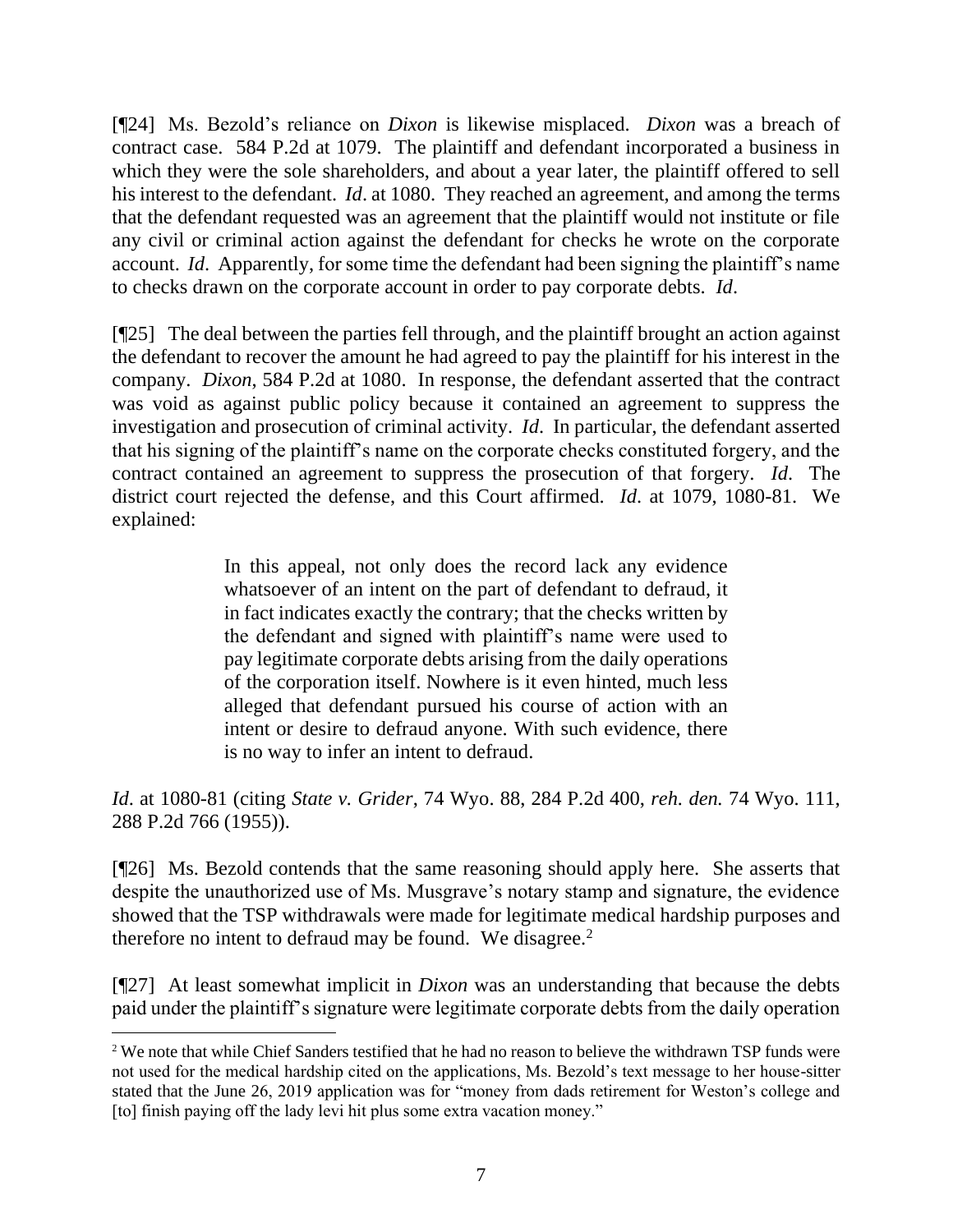of the corporation itself, the plaintiff and defendant had the same interest in ensuring their payment. That would suggest that the defendant was authorized to use the plaintiff's signature to pay those debts. *See* 4 Charles E. Torcia, *Wharton's Criminal Law* § 480 (15th ed., Aug. 2020 update) ("If the instrument shows on its face that the defendant signed as agent, he is not guilty of forgery."). That reasoning cannot be extended to this case. Ms. Musgrave obviously had no interest in ensuring that the Bezolds were able to make withdrawals from Mr. Bezold's TSP account, and she did not implicitly or explicitly authorize Ms. Bezold to use her notary stamp and signature.

[¶28] More importantly, in addition to signing Ms. Musgrave's name to the TSP withdrawal applications, Ms. Bezold took other actions from which a jury could infer a fraudulent intent. An intent to defraud, meaning a willful and deliberate intent to deceive, could be inferred from evidence that Ms. Bezold asked Mr. Lesco to fax the June 26, 2019 application from the public library in Rawlins rather than from the more convenient location at the Sinclair town hall where Ms. Musgrave worked. Additionally, the evidence showed that one day after the notary stamp that she had been copying onto the applications expired, Ms. Bezold, for the first time in over four years, took a new document to Ms. Musgrave for notarization. An intent to deceive could certainly be inferred from this willful and deliberate effort to obtain an updated copy of Ms. Musgrave's notary stamp, particularly when Ms. Bezold copied that updated stamp onto another application just days later.

[¶29] A fraudulent intent could also be inferred from Ms. Bezold's lack of candor when law enforcement interviewed her. *Miller v. State*, 830 P.2d 419, 424 (Wyo. 1992) ("The fabrication of false accounts by an accused criminal for the sake of diverting inquiry or casting off suspicion is a circumstance always indicative of guilt.") (quoting *[Bennett v.](http://www.westlaw.com/Link/Document/FullText?findType=Y&serNum=1963135644&pubNum=661&originatingDoc=I70480c57f5a111d983e7e9deff98dc6f&refType=RP&fi=co_pp_sp_661_638&originationContext=document&vr=3.0&rs=cblt1.0&transitionType=DocumentItem&contextData=(sc.Search)#co_pp_sp_661_638)  State*[, 377 P.2d 634, 638 \(Wyo. 1963\)\)](http://www.westlaw.com/Link/Document/FullText?findType=Y&serNum=1963135644&pubNum=661&originatingDoc=I70480c57f5a111d983e7e9deff98dc6f&refType=RP&fi=co_pp_sp_661_638&originationContext=document&vr=3.0&rs=cblt1.0&transitionType=DocumentItem&contextData=(sc.Search)#co_pp_sp_661_638); *see also Vasquez v. State*, 2016 WY 129, ¶ 15, 386 P.3d 350, 355 (Wyo. 2016). When Chief Sanders first interviewed Ms. Bezold, she denied that she had intentionally used Ms. Musgrave's notary stamp and signature on the June 26, 2019 application and claimed that somehow multiple documents had ended up on her copier and she unintentionally copied them together. In the next interview, she admitted that she had copied the notary stamp and signed Ms. Musgrave's name to the June 26, 2019 application and possibly one other application. In the third and final interview, she admitted that she had done the same thing on eight occasions between 2015 and 2019. The jury could infer from the misrepresentations that preceded Ms. Bezold's ultimate admission that she understood the deceitfulness of her conduct and tried to hide it.

[¶30] Additionally, Ms. Bezold's TSP withdrawals gave her a measure of control over the withdrawn funds, which further distinguishes this case from *Dixon*. In *Dixon*, the signed checks went directly to pay legitimate corporate debts, with no potential for personal benefit to the defendant. In this case, the funds were transferred from Mr. Bezold's TSP account to a joint account held by the Bezolds, which gave Ms. Bezold a personal benefit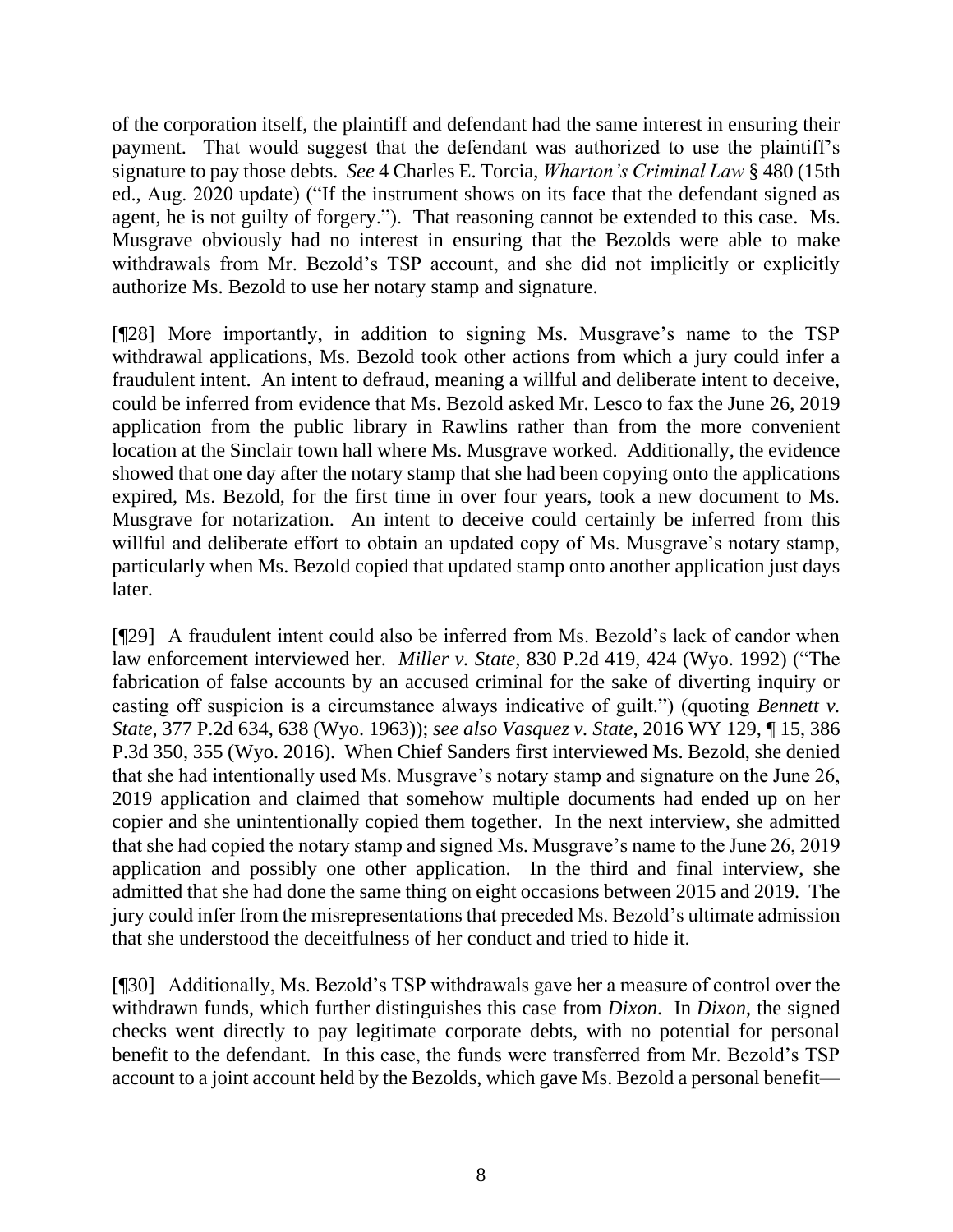individual access to the funds. $3$  Again, we do not hold that an intent to defraud requires evidence of an intent to benefit oneself, but such evidence is certainly relevant to the question and may be evidence from which a jury could find an intent to defraud.

[¶31] Both *Ford* and *Dixon* are factually distinguishable, and neither case held that an intent to defraud cannot be found in the absence of an intent to harm another or to achieve personal gain. It remains our law that an intent to defraud means "to act willfully and deliberately and with the specific intent to deceive or cheat." *Luedtke*, ¶¶ 29, 32, 117 P.3d at 1233. "[K]nowingly passing a forged instrument as genuine is conclusive of" such an intent. *Grable*, 649 P.2d at 676; *see also Grider*, 284 P.2d at 407. Our decision in *Lapp v. State*, 2004 WY 142, 100 P.3d 862 (Wyo. 2004), illustrates our adherence to these principles.

[¶32] In *Lapp*, the defendant was charged with and convicted of forgery based on the following events:

> In February of 2002, Ms. Lapp asked a co-worker to notarize an automobile title bearing the name Gary Evans on the front and what Ms. Lapp represented to be Mr. Evans' signature on the back. A few months later, Mr. Evans attempted to obtain a bank loan and was asked to provide the automobile title as collateral. He searched his home and could not find the title. Although Ms. Lapp helped Mr. Evans look for the title and spoke to the bank loan officer, she did not reveal that she previously removed the title from his home, represented the signature on the back as being his and had it notarized. Mr. Evans testified the signature on the title was not his and he did not give Ms. Lapp permission to sign his name on the title. *No evidence was presented concerning what happened to the title after it was notarized*.

*Lapp*, ¶ 4, 100 P.3d at 864 (emphasis added).

[¶33] Lapp challenged the sufficiency of the evidence to support an intent to defraud, and we affirmed based on the following evidence:

<sup>&</sup>lt;sup>3</sup> The record indicates that the TSP program had on file a power of attorney in Ms. Bezold's favor. The record does not contain a copy of the power of attorney, so we do not know the extent of the authority it granted Ms. Bezold or the circumstances under which she was permitted to exercise that authority. *See Miller v. Life Care Centers of America, Inc.*, 2020 WY 155, ¶ 19, 478 P.3d 164, 170 (Wyo. 2020) ("[I]t is the policy of Wyoming courts 'to construe powers of attorney strictly, and to hold the principal not bound unless the authority is exercised within the undoubted limits prescribed by the principal.'") (quoting *[Stone](http://www.westlaw.com/Link/Document/FullText?findType=Y&serNum=1980118737&pubNum=0000350&originatingDoc=I45e5d520418811eb960a9329eed1cde2&refType=RP&fi=co_pp_sp_350_344&originationContext=document&vr=3.0&rs=cblt1.0&transitionType=DocumentItem&contextData=(sc.Search)#co_pp_sp_350_344)  v. First Wyo. Bank N.A., Lusk*[, 625 F.2d 332, 344 n.20 \(10th Cir. 1980\)\)](http://www.westlaw.com/Link/Document/FullText?findType=Y&serNum=1980118737&pubNum=0000350&originatingDoc=I45e5d520418811eb960a9329eed1cde2&refType=RP&fi=co_pp_sp_350_344&originationContext=document&vr=3.0&rs=cblt1.0&transitionType=DocumentItem&contextData=(sc.Search)#co_pp_sp_350_344).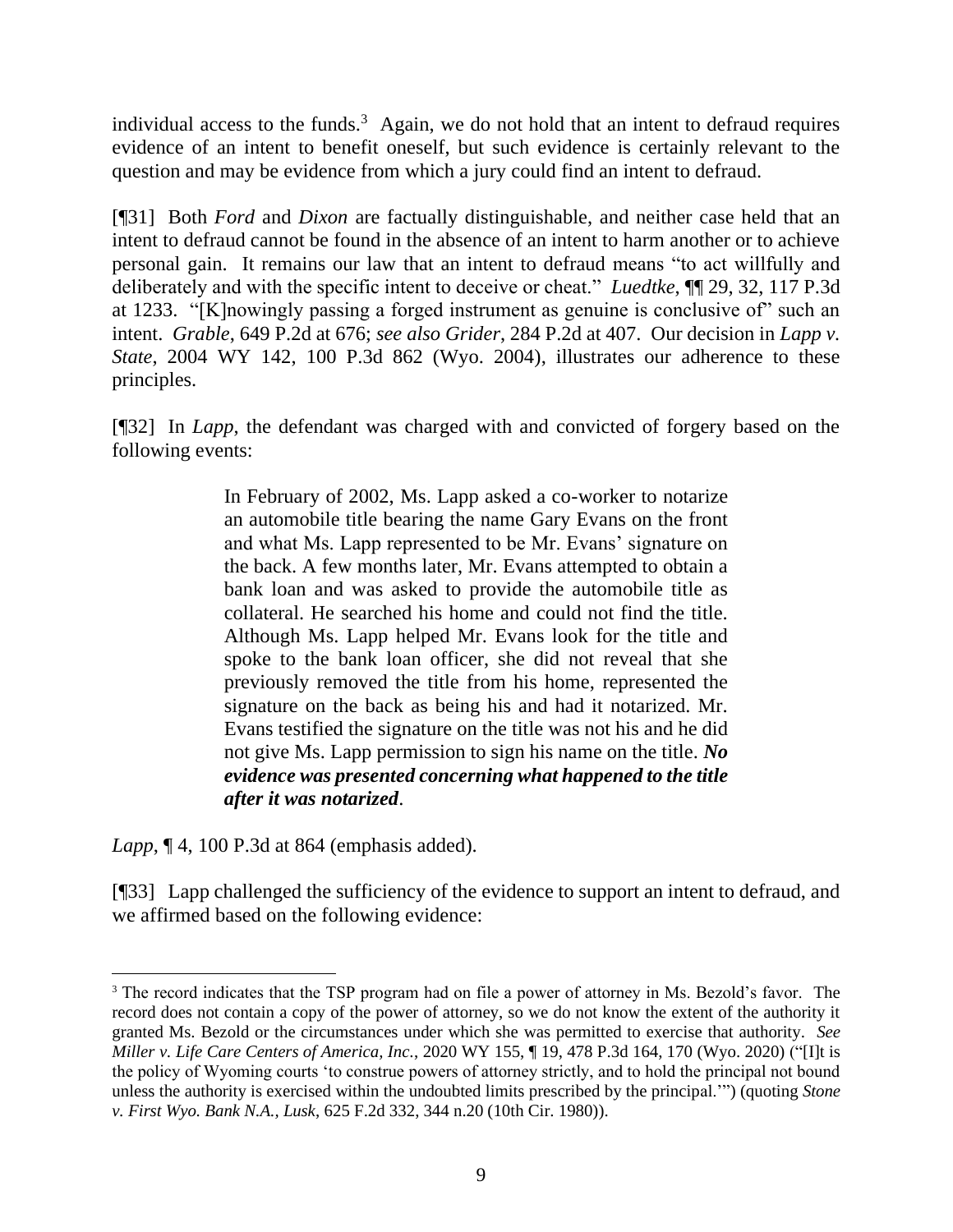Ms. Howe testified that Ms. Lapp brought the title to her and asked her to notarize it for Mr. Evans. Mr. Evans testified he did not authorize Ms. Lapp to sign his name and that he went looking for the title and was unable to find it when the bank requested it before processing his loan request. He testified that although Ms. Lapp helped him search for the title, she did not tell him she had previously taken it and had it notarized. The bank loan officer testified that she also spoke to Ms. Lapp and Ms. Lapp told her they could not find the title and might have to apply for a new one. Ms. Lapp did not mention to her that she previously had the title notarized.

*Lapp*, ¶ 21, 100 P.3d at 868.

[¶34] In *Lapp*, there was no evidence of what became of the vehicle title that the defendant signed and represented as being signed by her friend, and there is no indication that the Court considered whether the defendant intended to achieve some personal gain or cause harm to her friend.  $\P$  4, 21, 100 P.3d at 864, 868. The Court instead looked only to the defendant's unauthorized signing of the title, her passing of the signature as genuine, and her covering of her actions, and based on that, found the evidence sufficient to sustain a finding of an intent to defraud. *Id.* ¶¶ 21-22, 100 P.3d at 868.

[¶35] The evidence in this case is comparable. Ms. Bezold took steps to obtain a copy of Ms. Musgrave's notary stamp and ensured that she had a current copy of the stamp when the original stamp expired. She used the notary stamp on eight TSP withdrawal applications and signed Ms. Musgrave's name to them without authority to do so. She passed seven of the eight notarized applications as genuine and acted to keep her deception from being revealed.<sup>4</sup> Considering the evidence in the light most favorable to the State, we conclude that it was sufficient to support a finding of intent to defraud.

## **B. Jury Instruction on Intent to Defraud**

[¶36] Ms. Bezold objected to the intent-to-defraud jury instruction that she challenges on appeal, and we therefore review the district court's decision for an abuse of discretion. *Bernal-Molina v. State*, 2021 WY 90, ¶ 8, 492 P.3d 904, 907 (Wyo. 2021) (citing *[Haire v.](http://www.westlaw.com/Link/Document/FullText?findType=Y&serNum=2041602645&pubNum=0004645&originatingDoc=I88774e60f56e11ebbb39f6d769114351&refType=RP&fi=co_pp_sp_4645_1311&originationContext=document&vr=3.0&rs=cblt1.0&transitionType=DocumentItem&contextData=(sc.UserEnteredCitation)#co_pp_sp_4645_1311)  State*[, 2017 WY 48, ¶ 28, 393 P.3d 1304, 1311 \(Wyo. 2017\)\)](http://www.westlaw.com/Link/Document/FullText?findType=Y&serNum=2041602645&pubNum=0004645&originatingDoc=I88774e60f56e11ebbb39f6d769114351&refType=RP&fi=co_pp_sp_4645_1311&originationContext=document&vr=3.0&rs=cblt1.0&transitionType=DocumentItem&contextData=(sc.UserEnteredCitation)#co_pp_sp_4645_1311). "The district court has extensive discretion in tailoring jury instructions, so long as they correctly state the law and fairly and adequately cover the issues presented." *Mackley v. State*, 2021 WY 33, ¶ 17,

<sup>4</sup> The eighth application was the one intercepted by Ms. Musgrave when she discovered the unauthorized use of her notary stamp and signature. *See Ford*, ¶ 15, 259 P.3d at 1184 ("One who has never had a chance to pass his forged document, or whose forgery is spotted when he tries to pass it, is nevertheless guilty of forgery.").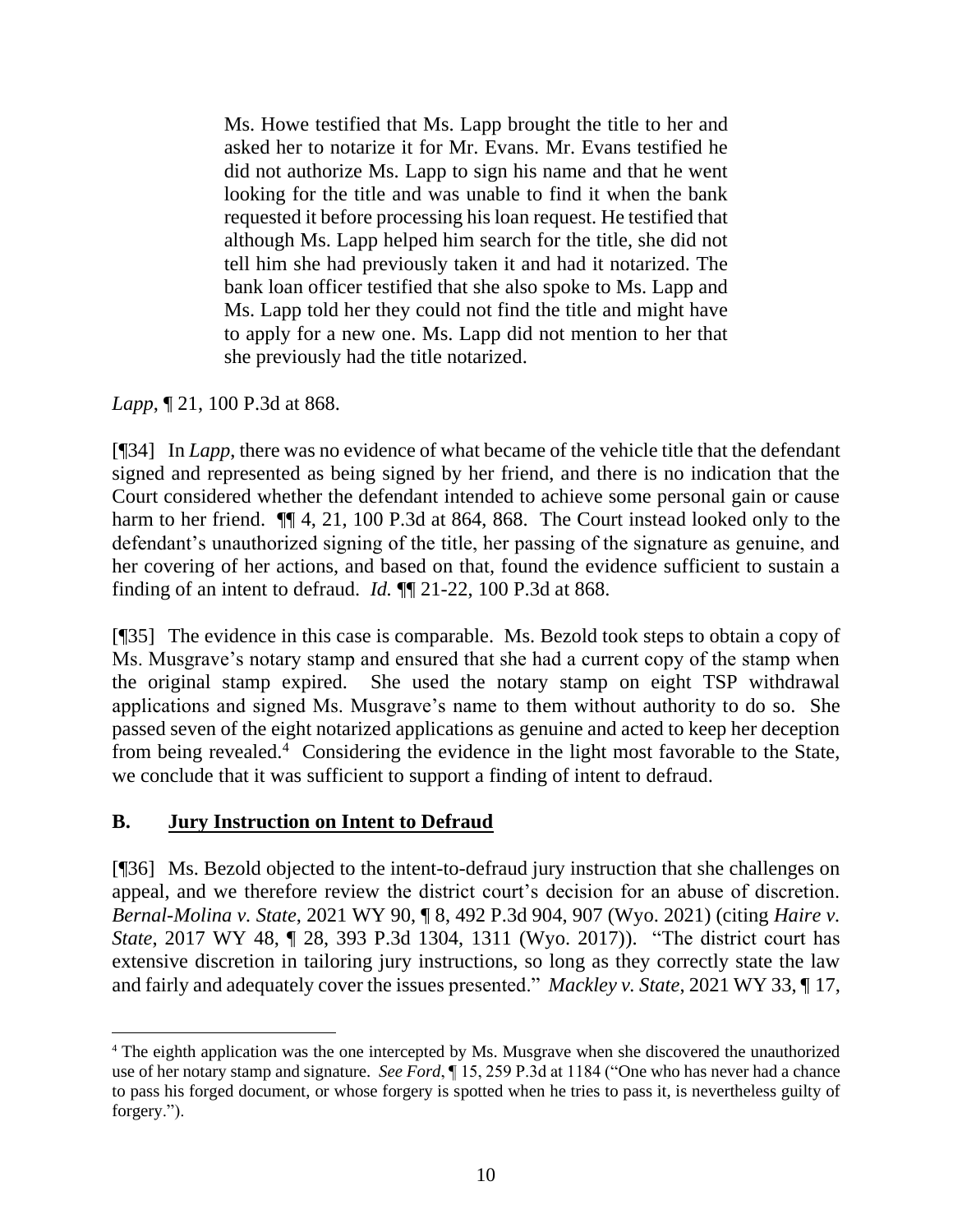481 P.3d 639, 643 (Wyo. 2021) (quoting *Farrow v. State*[, 2019 WY 30, ¶ 12, 437 P.3d](http://www.westlaw.com/Link/Document/FullText?findType=Y&serNum=2047801951&pubNum=0004645&originatingDoc=I87d50250756611ebae408ff11f155a05&refType=RP&fi=co_pp_sp_4645_815&originationContext=document&vr=3.0&rs=cblt1.0&transitionType=DocumentItem&contextData=(sc.UserEnteredCitation)#co_pp_sp_4645_815)  [809, 815 \(Wyo. 2019\)\)](http://www.westlaw.com/Link/Document/FullText?findType=Y&serNum=2047801951&pubNum=0004645&originatingDoc=I87d50250756611ebae408ff11f155a05&refType=RP&fi=co_pp_sp_4645_815&originationContext=document&vr=3.0&rs=cblt1.0&transitionType=DocumentItem&contextData=(sc.UserEnteredCitation)#co_pp_sp_4645_815) (cleaned up).

[¶37] Instruction No. 16 stated as follows:

Forgery requires an intent to defraud, but it does not require that anyone actually be defrauded of money or property.

It is not necessary to establish an intent to defraud a particular person or entity.

[¶38] Ms. Bezold contends that the district court erred in giving this instruction because it "obviated the need of the [S]tate to prove *intent to cause injury or loss* with the conveyance of the document." (Emphasis in original.) She further contends that the instruction undermined "the necessity of the State to prove that the writing was passed off specifically with the intent to defraud someone, and specifically the person the State identified as a victim, and who testified as the victim, Ms. Musgrave." We disagree that the instruction was deficient in this regard. As we discussed above, an intent to defraud does not require evidence of an intent to cause injury or loss, and Instruction 16 is otherwise consistent with our law.

[¶39] The first part of Instruction No. 16, which stated that "[f]orgery requires an intent to defraud, but it does not require that anyone actually be defrauded of money or property," was drawn from *Ford*:

> Forgery, like false pretenses, requires an intent to defraud, but, unlike false pretenses, it does not require that anyone be actually defrauded of his money or property. One who has never had a chance to pass his forged document, or whose forgery is spotted when he tries to pass it, is nevertheless guilty of forgery.

¶ 15, 259 P.3d at 1184 (quoting 3 Wayne R. LaFave, *Substantive Criminal Law* § 19.7(j)(5) (2d ed. 2003 and 2010-11 Supp.)).

[¶40] In context, the statement drawn from *Ford* refers to the situation where a document is forged but no transaction is completed with the document. Nonetheless, the statement is also more broadly consistent with the holdings we have already discussed. An intent to defraud means "to act willfully and deliberately and with the specific intent to deceive or cheat." *Luedtke*, ¶¶ 29, 32, 117 P.3d at 1233. It does not require an intent to harm or that someone be harmed. For example, in *Lapp*, we found the evidence sufficient to support a forgery conviction where the defendant signed the vehicle title without authority and